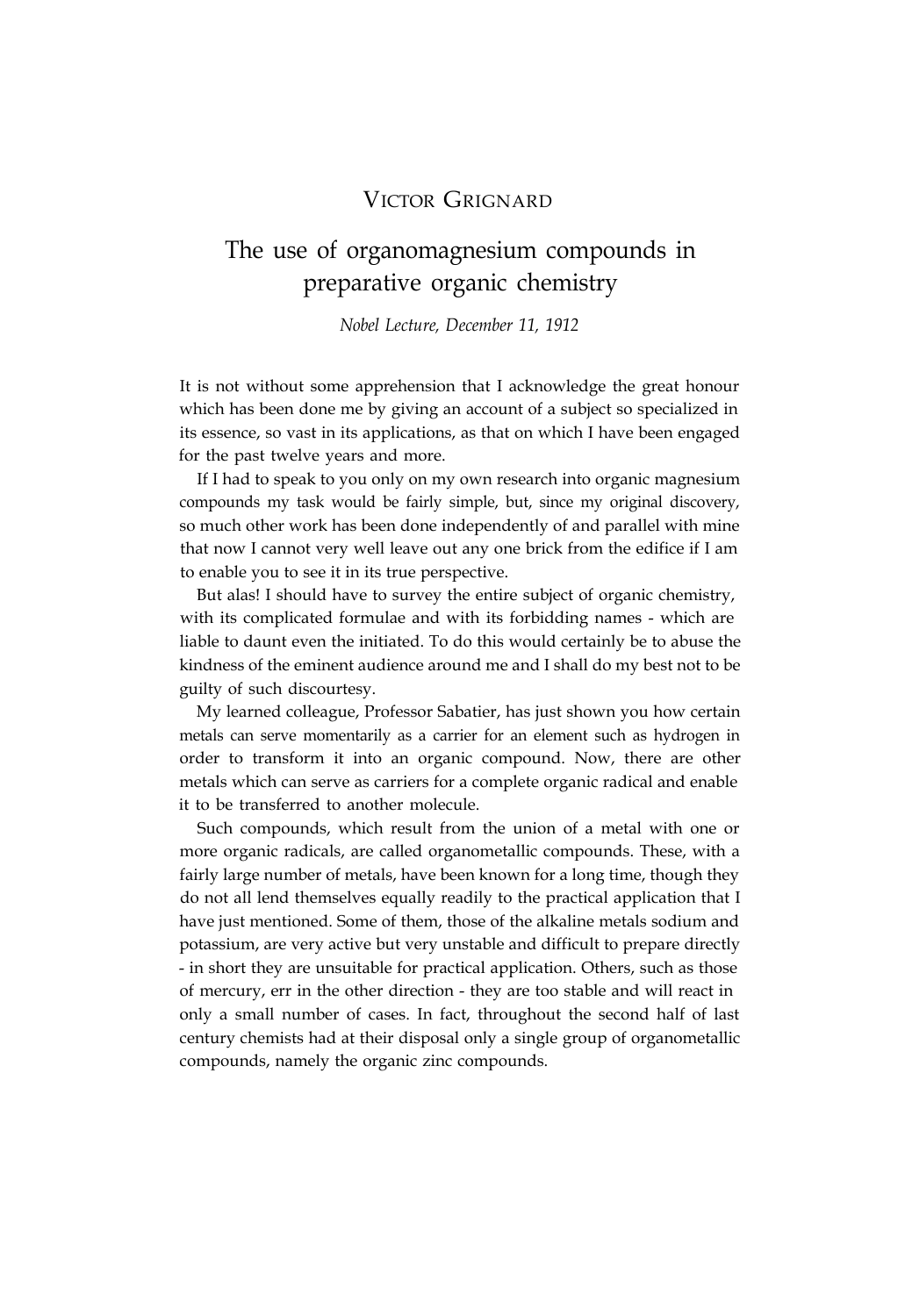#### ORGANOMAGNESIUM COMPOUNDS 235

Typical of these substances, which were discovered by Frankland in 1849, is zincdimethyl,  $Zn(CH_3)$ . They make possible several excellent methods of synthesizing hydrocarbons, secondary and tertiary alcohols, ketones and hydroxy acids. However, they were still very far from satisfying all requirements of the chemist. There are, in fact, very few organic zinc compounds; only the first members of the series, which correspond to the simplest organic radicals, can be prepared without too much difficulty, but they have the disadvantage of being spontaneously inflammable in air and are consequently very dangerous to handle. Apart from this, the reactions which they give do not lend themselves to wide use, as some of them take several weeks or even months to complete, and then the yields are very often unsatisfactory.

It was therefore natural that we should seek to replace the zinc compounds by other more numerous ones, easier to prepare and handle and with greater reactive capacities.

The one metal to which our thoughts inevitably turned was magnesium, in view of its analogy with zinc and of its much greater reactivity due to its appreciably lower atomic weight. However, it could not be studied properly from the point of view with which we are concerned until it could be prepared in a suitably pure state.

It was then that the researches conducted by Lohr, Fleck and Waga at the Lothar Meyer Laboratory during the years 1891 to 1894 showed that symmetrical organic magnesium compounds were not liquid, like those of zinc, but solid, almost insoluble in all neutral solvents and spontaneously inflammable, not only in air but also in carbon-dioxide gas. Thus it was difficult to show their reactive capacities, and the results obtained were rather discouraging.

These compounds therefore seemed destined to fall back into oblivion, when in 1898 my eminent chief, Professor Ph. Barbier of Lyons, hit upon the idea of trying out on magnesium the method which Saytzeff had successfully adapted to zinc in a certain number of cases. With this method the organometallic compound no longer has to be prepared in advance; all that is necessary is to bring the two reactants together in the presence of the metal. Professor Barbier thus succeeded in causing a reaction between a ketone with a -COCH<sub>3</sub> group, the natural methylheptenone, and methyl iodide. Now this reaction was completely impossible with zinc. It therefore revealed that magnesium possesses special properties and a study of it was made at the Laboratory although the results obtained were so erratic that Professor Barbier confined himself to publishing the preceding reaction.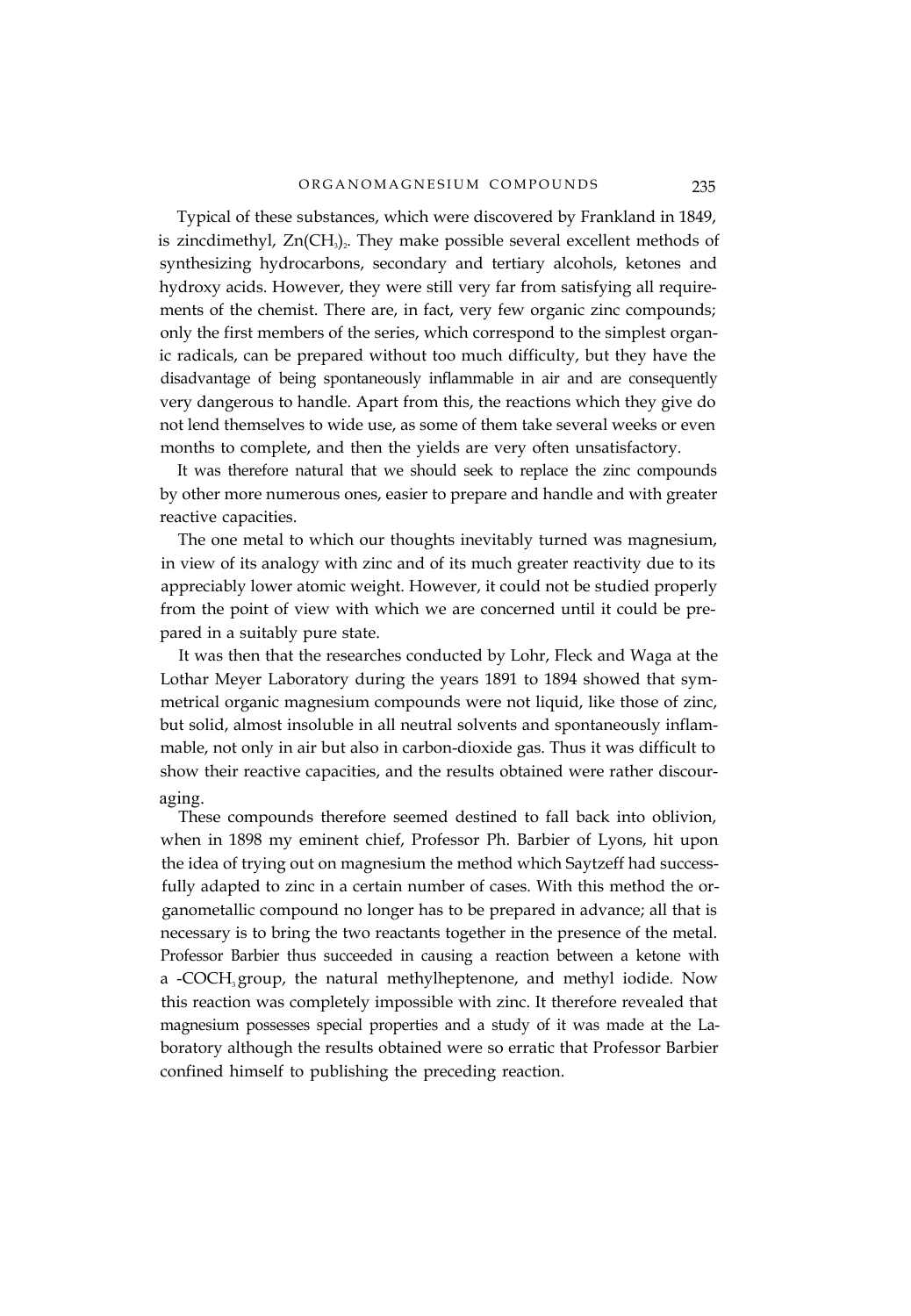Almost two years later my chief advised me to resume this study in order to perfect his reaction, but I soon came up against the same difficulties, and it was then that I abandoned this procedure, which lacked flexibility, and went back to preparing the organic magnesium compounds in advance, but this time not by Löhr's method, which experience had shown to be unsatisfactory, but by a method which had formerly been tried by Frankland and by Wanklyn for organic zinc compounds. By heating the methyl iodide with the zinc in the presence of anhydrous ether these scientists had obtained compounds of the form  $Zn(CH_3)$ ,  $O(C_2H_5)$ , which displayed more or less the same properties as the non-ethereal compound; unfortunately, the need to heat in a sealed tube and then to distil the solid mass produced by the reaction robbed these new compounds of any practical value.

I thought that with magnesium, which is more electropositive than zinc and has greater reactivity, the same reaction would be easier and more complete. And this in fact was the case, for I found that magnesium in the presence of anhydrous ether attacks alkyl halides at ordinary temperature and pressure and that this reaction, which is more or less total, gives a compound which is completely soluble in ether. This was the fundamental discovery which placed in the hands of the chemist quite an important series of new organometallic compounds, and it is these compounds, together with their principal applications, which I am going to attempt to describe to you.

As I have just said, the preparation of organic magnesium compounds is very simple. There is only one essential precaution to take; the operation must be carried out in a medium free from moisture and atmospheric oxygen.

The apparatus consists of a spherical flask surmounted by a good reflux condenser and a bulb with a tap. Let us assume that we are preparing the first member of these compounds. One gram-atom of magnesium (24 g), for instance, is placed in the flask, and one molecule of methyl iodide is dissolved in an equalvolume of anhydrous ether. By means of the tap 25-30 cubic centimetres of this solution are allowed to drop from the bulb on to the magnesium. Almost immediately there is a very intense reaction, which is moderated by adding, all at once, 200-250 cubic centimetres of anhydrous ether to the flask; it is then maintained by allowing the rest of the reaction mixture to drip on to the magnesium. The operation is completed by heating for a few moments, if necessary. Under these conditions all the magnesium disappears and we finally get a perfectly fluid and colourless liquid, although at first it shows a slate-coloured cloudiness due to extremely minute particles of iron from a slight impurity in the magnesium used.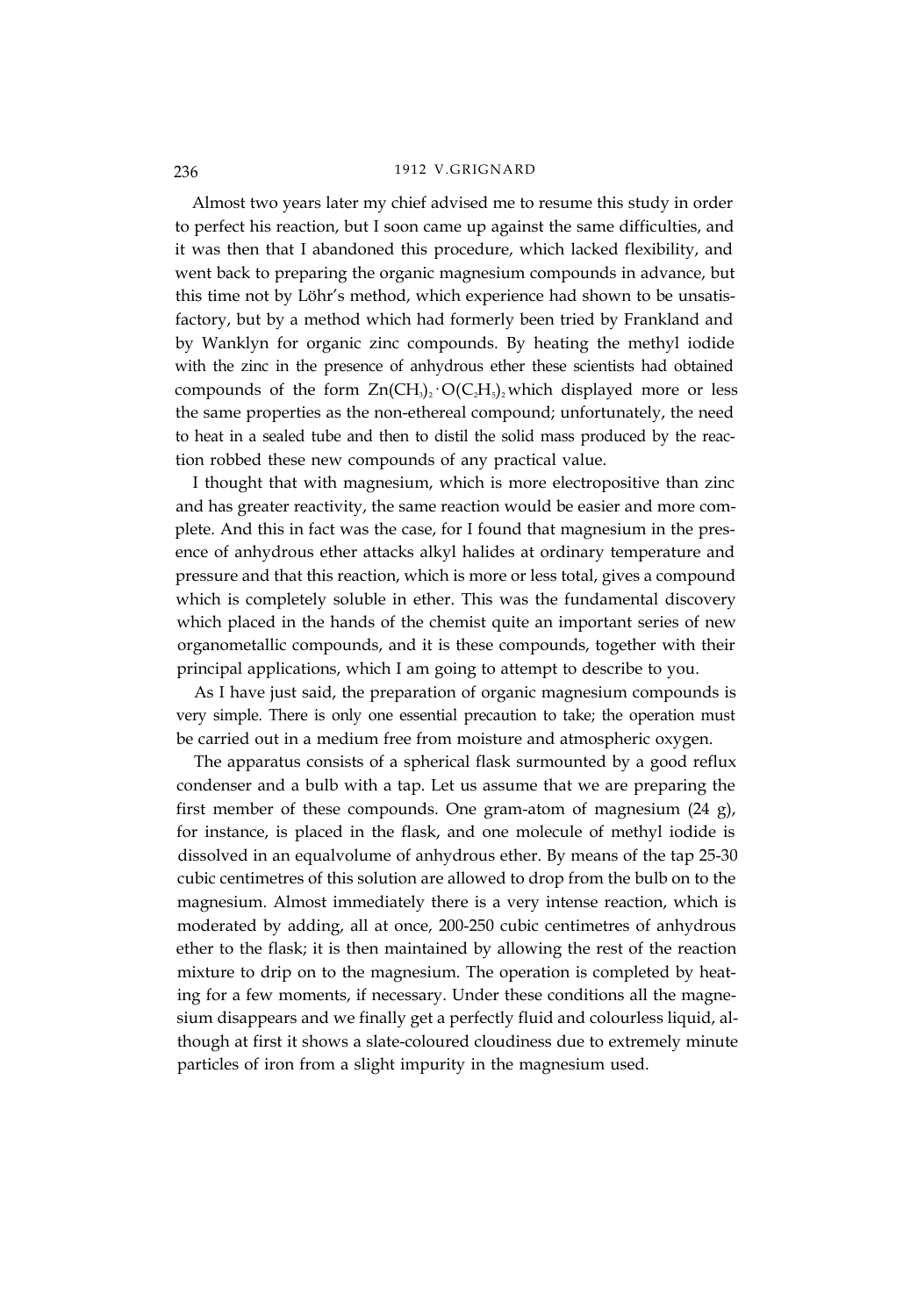The compound prepared in this way presents all the characteristics of an organometallic compound: water decomposes it with violence; it fixes oxygen and carbon dioxide gas, and it reacts vigorously with almost all the functional groups of organic chemistry. But it already possesses one advantage over the organic zinc compounds, namely that it can be exposed to air without igniting. It is therefore no more dangerous to handle than ether itself.

When prepared in this way we can use it without making any alteration to the apparatus; in fact it is usually sufficient to allow the substance which has to be brought into reaction, or rather its ethereal solution, to drip from the bulb. Then, if necessary, the reaction is completed by allowing the materials to stand in the cold or by heating them for some hours in a water-bath.

However, before studying the results which we can obtain in this way we must take a look at the reagents - from the point of view of their form and their variety - which we shall be using.

Whereas the zinc compounds are symmetrical, i.e. the metal, by its two valences, has fixed two identical radicals to give  $\text{Zn}(CH_3)_2$ ,  $\text{Zn}(C,H_5)_2$ , etc., this apparently is not the case with the organic magnesium compounds. Experience shows, in fact, that the halogen, which was originally joined to the organic radical, still accompanies this latter in all the compounds which the organic magnesium compound forms by addition; it therefore appears to be intimately linked with it.

Moreover, when an organic zinc compound gives an addition compound with an aldehyde molecule, for example, only one of the two radicals becomes always fixed to the organic molecule; the other remains attached to the metal and is lost to the reaction. With an organic magnesium compound, on the other hand, the whole of the organic radical can be transported to the other molecule. For these two reasons I thought it necessary to adopt for these reagents the general formula:

## $RMgX$

in which  $R$  is an organic radical and  $X$  is a halogen; and in view of this constitution I have called these compounds *mixed organic magnesium compounds.*

Experience then showed that these compounds did not simply dissolve in ether but combined with one or even two ether molecules (Tschelinzeff), this probably resulting from the fact that the oxygen of the ether can become tetravalent; these are therefore oxonium compounds (A. Baeyer). This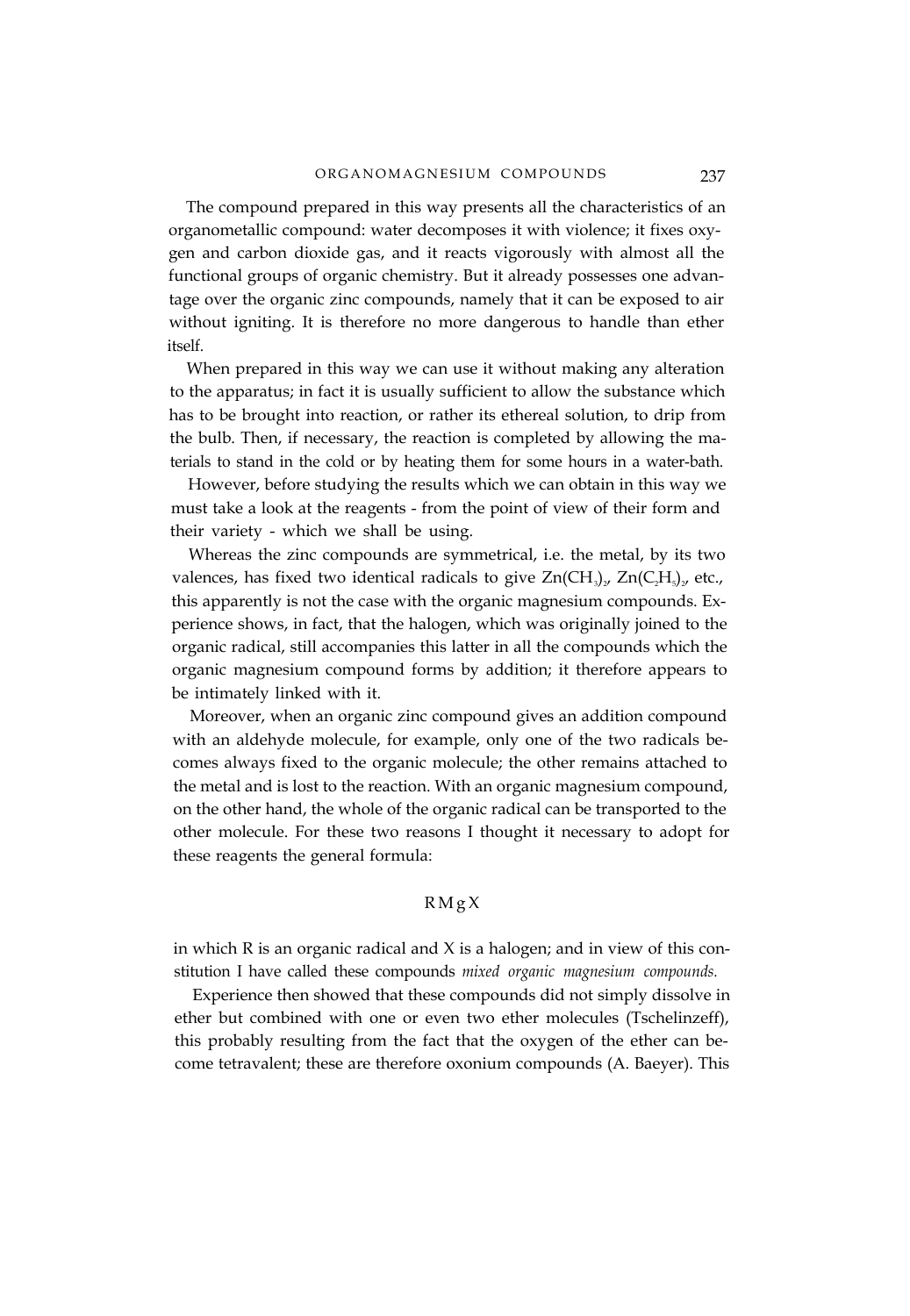moreover agrees with the fact that the nitrogen atom of the tertiary amines may, by becoming pentavalent, also serve as a carrier for the organic magnesium compounds (Tschelinzeff).

Let us see what freedom we have in our choice of R and X. We observe here that magnesium is greatly superior to zinc. Whereas, generally speaking, zinc reacts suitably only with the first members of the alkyl iodides, with magnesium it is possible to use bromides, iodides and in many cases chlorides. These latter halides may sometimes even be more suitable, especially where the alkyl halide tends to lose a molecule of halogenated acid to give an ethylenic hydrocarbon, for instance, for tertiary butyl chloride and for pinene hydrochloride.

With regard to the choice of R one might almost say that the only limit is the number of monohalides themselves, at least in so far as saturated, aliphatic, cycloalkane or phenolic monohalides are concerned. But the reaction is generally easier and more regular with the primary than with the secondary and still more so than with the tertiary derivatives.

Moreover, we can go still further, for in a certain number of cases the existence of another functional group in the molecule does not prevent the reaction from being normal, which is usually the case with the ethers of alcohols or of phenols and in some other particular instances.

The presence of a double bond is no obstacle either, except in the case where it is in the vicinity of the halogen, as in the derivatives of allyl alcohol. The difficulty here is that this double bond increases the reactive capacities of the organometallic compound ; this can be obviated by using the same procedure as for zinc, i.e. the Barbier method.

But this is not all. Organic compounds exist in which a hydrogen atom, joined to the carbon, acquires acid properties as a result of the proximity of certain functional groupings. The most sharply characterized of these substances are the true acetylenic hydrocarbons, which react with the organic magnesium compounds by double decomposition; for instance:

## $CH_3-C\equiv C-H+C_2H_5MgBr\rightarrow C_2H_6+CH_3-C\equiv C-MgBr$

We thus get, as Jotsitsch has shown, acetylenic magnesium compounds which possess all the properties of ordinary organic magnesium compounds.

I for my part have shown that two double bonds suitably situated can also give to a hydrogen atom sufficient mobility to produce the above reaction; this is what happens with cyclopentadiene and the derivatives of its ring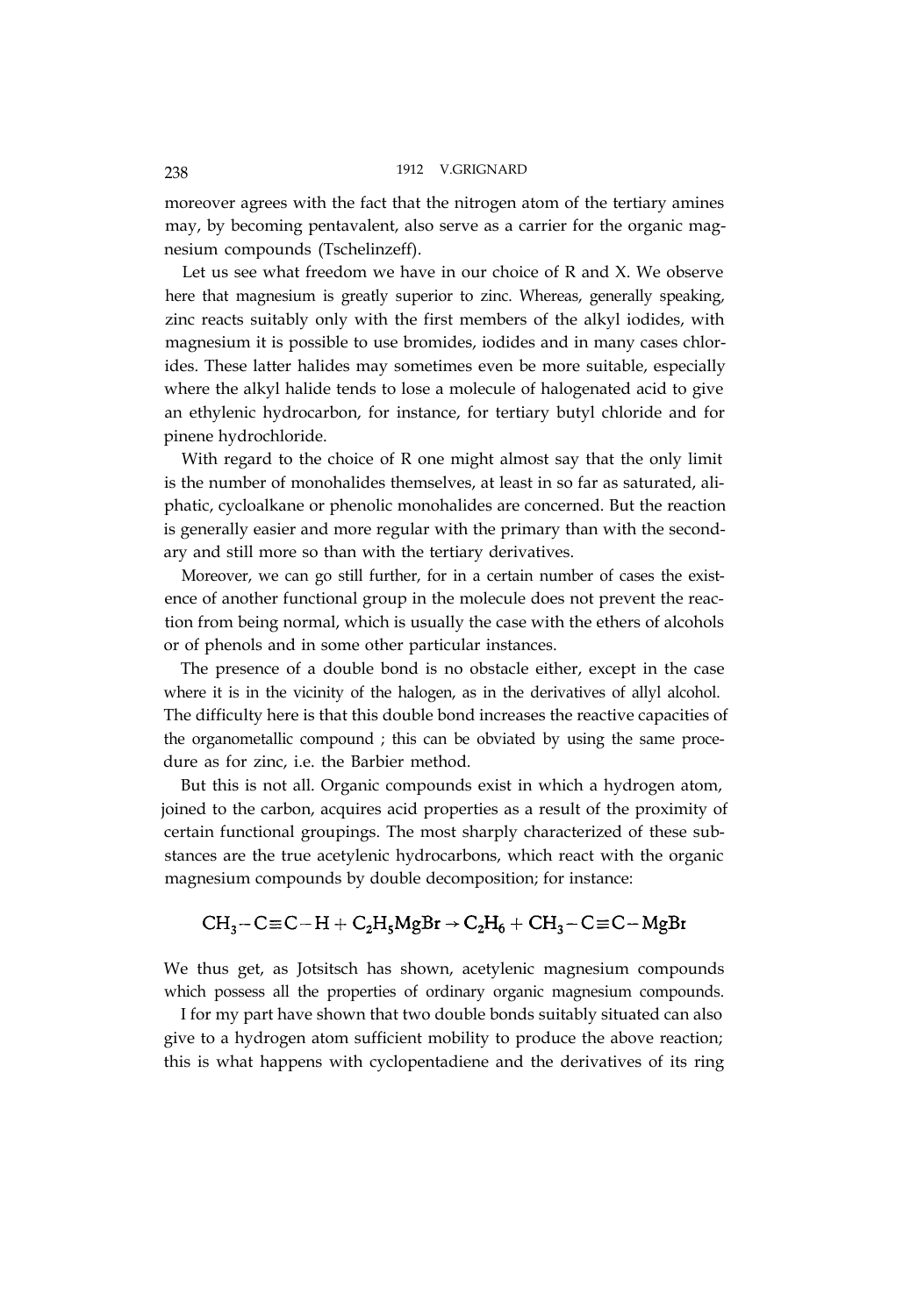system, indene and fluorene, which give organic magnesium compounds (V. Grignard and Ch. Courtot).



Finally B. Oddo established that the same also applies to the compounds possessing the pyrrole bond and that by the same mechanism these give magnesium compounds of the following type:

$$
\bigcup_{\substack{N \\ N' \\ H}
$$

On the other hand, the primary or secondary amino compounds also react through the hydrogen combined with the nitrogen and give compounds of the general formula

$$
\begin{array}{c}\nR \\
R\n\end{array}
$$

which have similar properties to those of the preceding compounds. These are the amino magnesium compounds of L. Meunier.

This is already a considerable range of reagents; but there are still more.

The question arose, whether it would not be possible to produce the organometallic functional group twice, starting from a dihalogenated derivative. I first tried (Tissier and Grignard) ethylene bromide and trimethylene bromide, but in these two cases a single atom of magnesium removes the two atoms of bromine by liberating the divalent hydrocarbon radical. It could nevertheless be predicted that the normal reaction would become possible if the two halogen atoms were sufficiently far away. I was more successful, in fact, with 1,5-dibromopentane (V. Grignard and G. Vignon), then with dipentene dihydrochloride (Ph. Barbier and V. Grignard), which gave me the expected dimagnesium compounds. Such compounds are-now known from position 1-4 to position 1-11 (Blaise, Hamonet, Braun).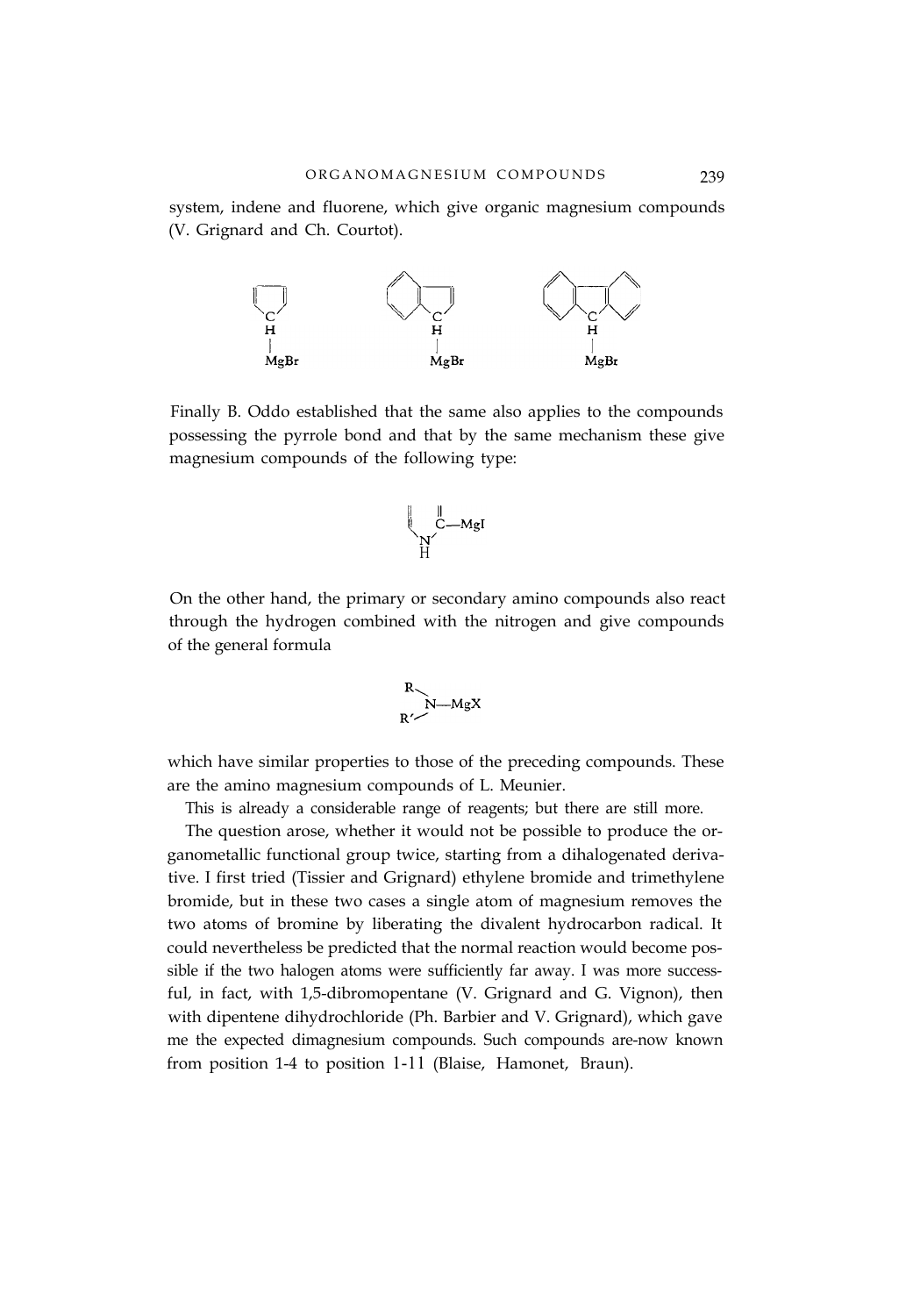Finally, acetylene itself usually gives a dimagnesium compound by Jotsitsch's reaction.

It should not be thought, however, that all these reactions give quantitative yields. In reality, more or less important secondary reactions occur in a number of cases. The most consistent of these is that which results from removal of the halogen, simultaneously from two organic halide molecules, by a magnesium atom, accompanied by joining of the two radicals; this is the same reaction as that discovered by Wurtz, using sodium:

$$
2RX + Mg \rightarrow MgX_2 + R-R
$$

This reaction is insignificant with the first members, but it increases with the molecular weight, at least in the aliphatic series.

Another secondary reaction results from elimination of a molecule of halogen acid with production of a double bond. This reaction sometimes occurs with the secondary and especially the tertiary halides, but it can generally be attenuated, as I have already said, by using the chloride rather than bromides or iodides.

Let us now see how all these reactions can be applied. As I have just mentioned, they react with almost all the functional groups and if I mentioned every case I should try your patience by presenting formula upon formula. I shall therefore do no more than outline the principal results.

The reactions of organic magnesium compounds are of two kinds - reactions of substitution and reactions of addition.

It is in this way that these compounds react with substances containing one or more atoms of reactive hydrogen, irrespective of whether this hydrogen is joined to the carbon, as we have already seen, or to the nitrogen, as in ammonia, the primary and secondary amines, the amides, etc., or again to the oxygen as in alcohols, phenols, acids and pseudoacids, etc. The organic radical is then released as hydrocarbon, the volume of which, if one is careful to take one of the first members, can be used for making a very accurate determination of the reactive hydrogen (Tschugaeff, B. Oddo, Zerewitinoff).

The action of water, in particular, can be used for preparing hydrocarbons (Tissier and Grignard).

The organic halogenated derivatives and, more specifically, the allyl halides (Tiffeneau), the chloromethyl esters (Hamonet), readily react, accompanied by joining of the organic radicals, to give hydrocarbons or ethers.

The reactions of addition take place with a divalent element such as oxy-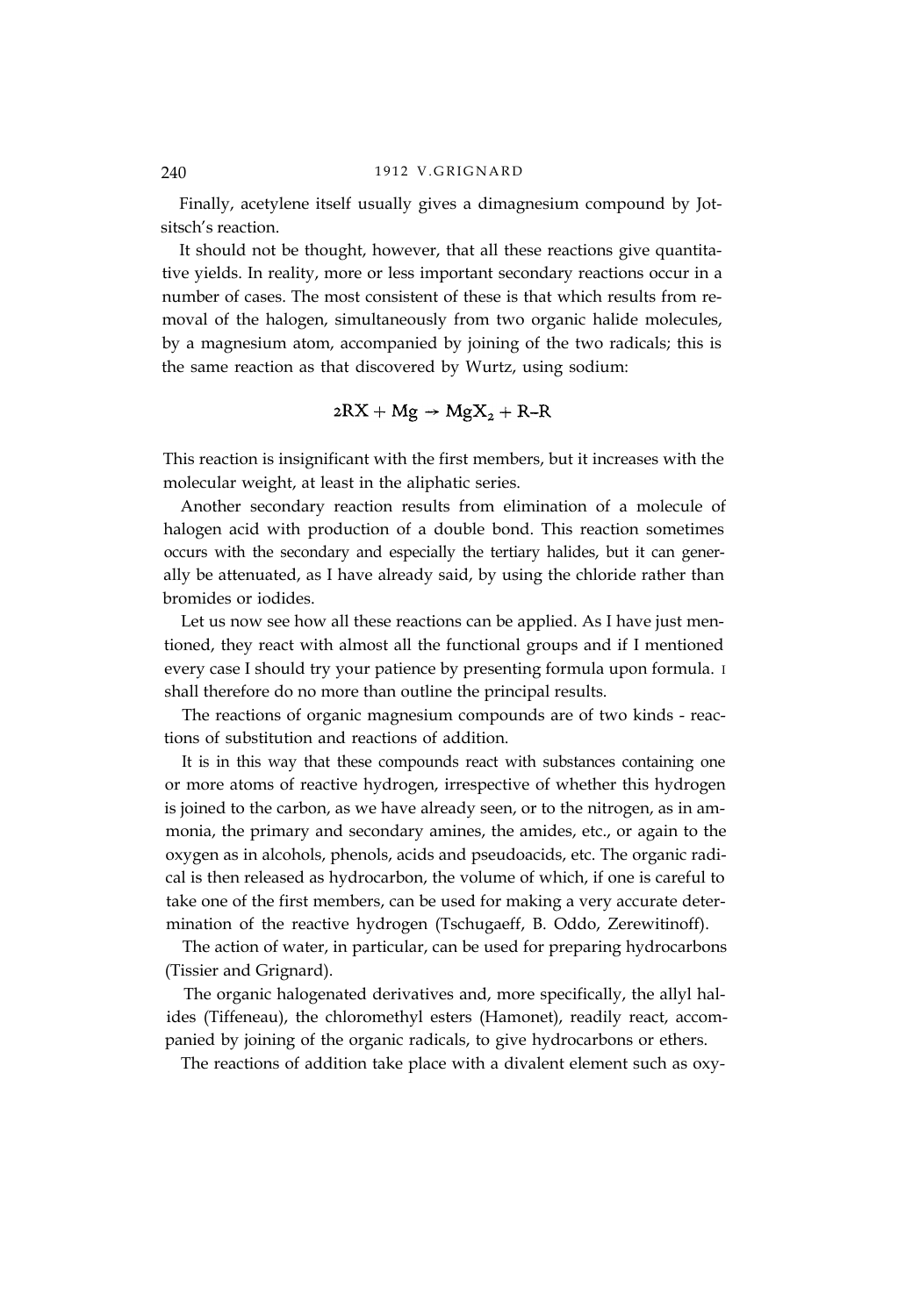gen, which gives alcohols or phenols, and sulphur which results in mercaptans, thiophenols, etc. ; but they are of more special importance with the functional groups in which two atoms are united by a multiple bond. Such are:

$$
(C=O)'' \qquad (C=S)'' \qquad (C\equiv N)' \qquad (N=O)'\text{ or }\text{'''} \qquad (S=O)''
$$

In all these cases one of the bonds in the functional group is broken, whilst the radical R becomes fixed to the element of maximum valence and MgX becomes fixed to the other. However, the organic magnesium compounds do not become fixed to an ethylenic or acetylenic bond. Finally, with certain more complex functional groups, such as the ester group



addition to the CO and substitution of the  $OC<sub>2</sub>H<sub>5</sub>$  group, which is replaced by R, may take place simultaneously. But owing to the exceptional activity of the organic magnesium reagents it is somewhat difficult to separate these two phases and to prevent the reaction from continuing until it is complete.

What are the results of these two reaction processes?

The aldehydes give secondary alcohols, except for formaldehyde which gives primary alcohols. The ketones result in tertiary alcohols.

Esters will usually give tertiary alcohols, except in the case of formic esters, which give secondary alcohols.

The position is the same, generally speaking, with acid chlorides and acid anhydrides.

The presence of double bonds in the aldehyde, ketone or ester molecule does not normally disturb the reaction.

Thus, for instance, with terpene aldehydes, such as citral and citronellal, it has been possible to produce a series of alcohols used in perfumery.

The reaction is still normal despite the presence of halogens; thus with ethyl-magnesium bromide monochloracetone produces alcohol:

$$
\begin{array}{c}\nC_2H_5 \\
\hline\nC(OH) & -CH_2Cl \\
CH_3\n\end{array}
$$

which is easily transformed into a tertiary amine:

$$
\begin{array}{c}\nC_2H_5 \\
\hline\nC(OH) - CH_2-N(CH_3)_2\n\end{array}
$$

which is the parent substance of *stovaine* (Fourneau).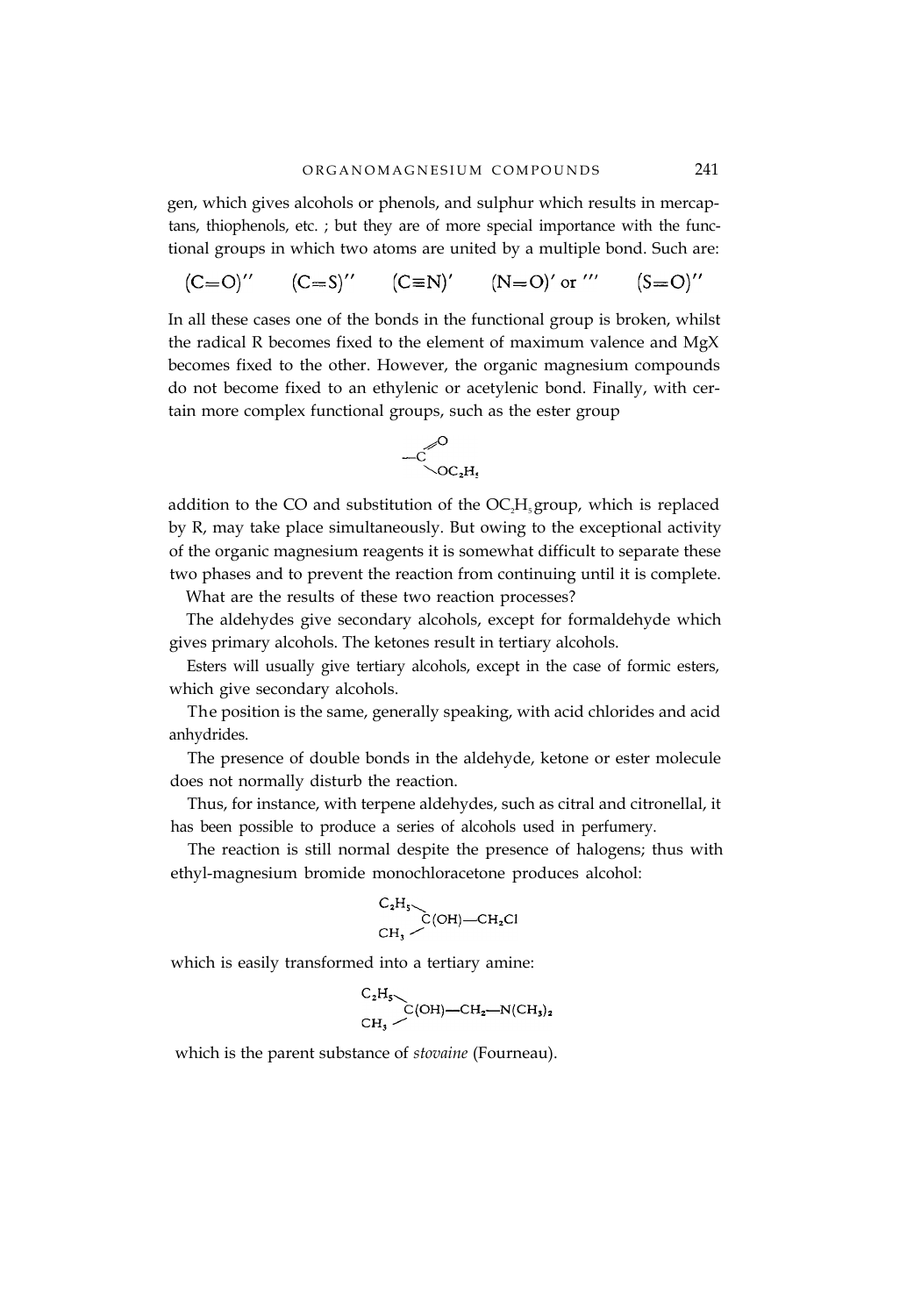Likewise, starting with dichloracetone, we arrive in a similar manner at the diamino alcohol:

$$
(CH_3)_2N-CH_2
$$
  
\n $CC(H_3)_2N-CH_2$   
\n $CC(H) - C_2H_5$ 

the parent substance of *alypine* (Farben Fabr. vorm. Fr. Bayer).

These two artificial alkaloids are useful substitutes for cocaine, possessing the same anaesthetic properties but with less toxicity.

The many alcohols which can be prepared by the above methods can, in turn, be used as *raw* materials for the preparations of ethylenic hydrocarbons.

Some of these alcohols, especially the tertiary alcohols, lose a molecule of water spontaneously during the reaction; but in other cases thiseffect can be induced by means of an excess of organic magnesium compound or by other methods (Klages).

It should be mentioned that isoprene and hydrocarbons of the same type which yield rubbers by polymerization have been prepared by the magnesium methods.

An important series of hydrocarbons is particularly interesting from the theoretical point of view - these are hydrocarbons obtained from magnesium compounds of cyclopentadiene, indene and fluorene. Owing to their constitution, all these hydrocarbons are coloured, from pale yellow to dark red. They have thus become much more easily accessible and in much larger numbers than was the case with Thiele's method (V. Grignard and Ch. Courtot).

A much more curious characteristic than spontaneous splitting-off of water is the following:

If we try to apply the formaldehyde method to benzyl magnesium chloride,  $C_6H_5$ - C H<sub>2</sub>-M g C l, a transposition phenomenon occurs and we get the orthotoluenic alcohol

$$
C_6H_4
$$
  
CH<sub>2</sub>OH (Tiffeneau and Delange).

I succeeded in getting round this dificulty by causing bromobenzene magnesium to react with ethylene monocblorohydrin:

$$
C_6H_5MgBr + CICH_2 - CH_2OH \rightarrow C_6H_5 - CH_2 - CH_2OH
$$

I thus obtained primary phenylethyl alcohol, a fundamental constituent of attar of roses, which had previously been nothing but a laboratory curiosity,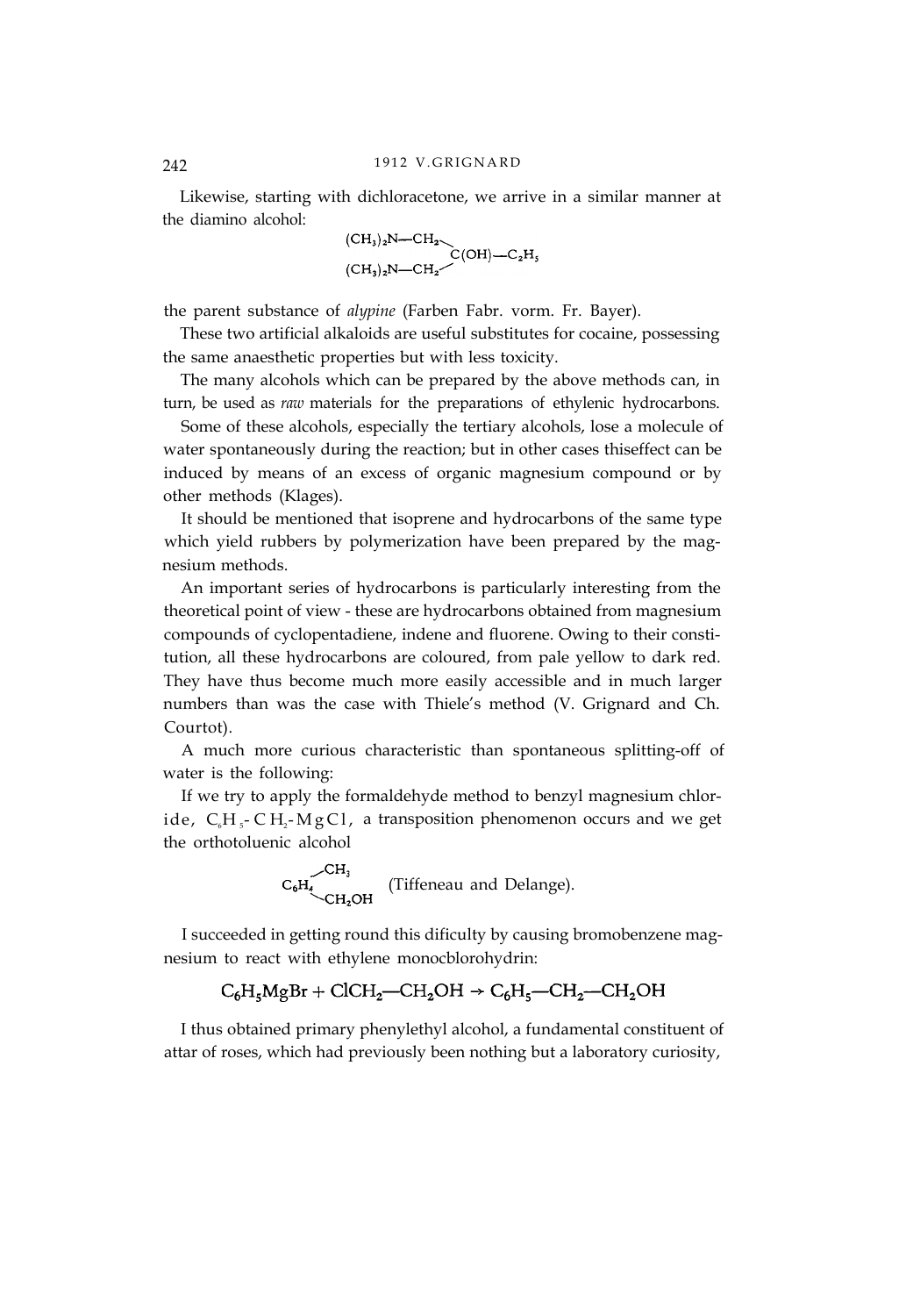and at the same time I established the first method whereby in aromatic compounds a halogen, and consequently another functional group, can be introduced at the end of a side-chain containing more than one carbon atom.

The technique of organic chemistry laboratories has for some years been enriched by many methods of aldehyde synthesis, to which the organic magnesium compounds have made a large contribution. These compounds can in fact be obtained:

(I) By the action of formic esters at a temperature of  $-50^{\circ}$ C, which limits the reaction to the first phase (Gattermann and Maffezzoli).

(2) By means of orthoformic ester, which results in readily hydrolysable acetals (Bodroux, Tschitschibabin).

(3) By decomposition, with dry oxalic acid, of ethers of  $\alpha$  -glycols which themselves are prepared by the action of the organic magnesium compounds on phenoxyacetic ester,  $C_6H_5O \cdot CH_2CO_2CH_5$ ; ethoxyacetic ester,

 $C_1H_2O\cdot CH$  ,  $CO_2C_2H_2$ ; and ethoxyacetones with the general formula  $C<sub>2</sub>H<sub>3</sub>OCH<sub>2</sub>-CO-R(Behaland Sommerlet).$ 

(4) By the action of disubstituted formamides, for instance diethylform $a$  mide( $C,H<sub>5</sub>$ ), N-COH(Bouveault).

(5) By means of ethoxymethylene aniline  $C_2H_5OCH=N-C_6H_5(MO$ nier-Williams).

Likewise for the production of ketones we now have several methods :

The action on nitriles (Blaise) and amides (Beis) as well as the gradual reaction, at low temperature, with acid chlorides (Darzens) or with acid anhydrides (Fournier).

The nitriles themselves can be obtained by means of cyanogen chloride and cyanogen (Grignard). -This latter method is even the only regular one for the cycloalkane series.

Finally, acids are easily and very widely prepared by the action of carbon dioxide (Grignard).

When the oxygen is replaced by sulphur the character of the reaction remains the same: carbon disulphide gives dithiocarboxylic acids R ⋅ CS ⋅ SH (Houben), whilst carbonyl sulphide gives thiolic acids R CO.SH (Weigert).

The position is still the same when the carbon itself is replaced by sulphur; sulphur dioxide, by the same mechanism, gives sulphinic acids R ⋅ SO ⋅ OH (Rosenheim and Singer).

The non-carbon functional groups can also give interesting results. Thus, nitrogenous ethers and nitro derivatives give disubstituted hydroxylamines (Moureu).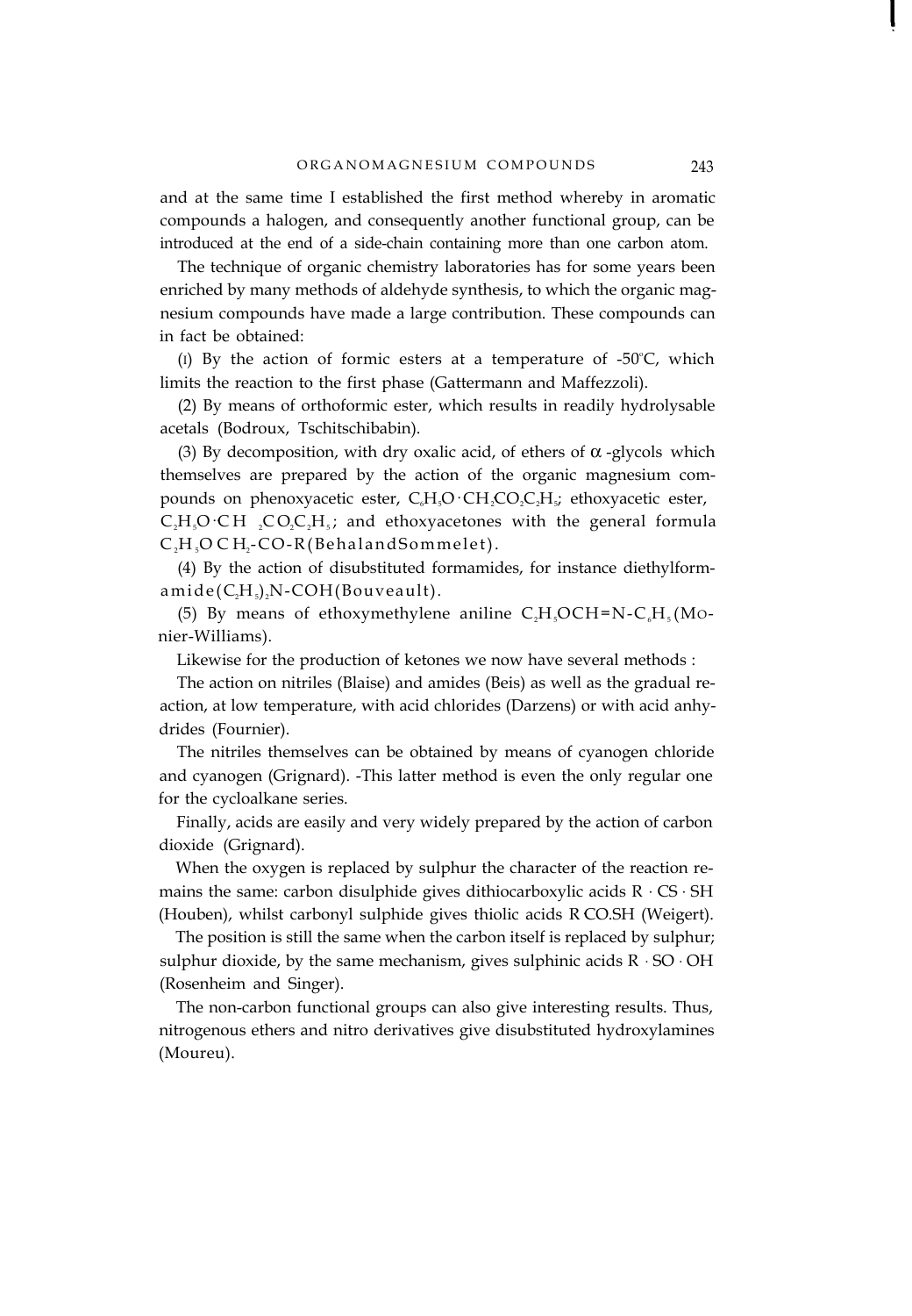But we can go still further by working on molecules of complex function.

If a molecule has two identical functions the reaction will normally affect the two functions simultaneously. For example, diketones give ditertiary glycols, except in the case of β -diketones which react only through their enolic hydroxyl function (Valeur, Zelinsky).

Among the diketones the quinones must be mentioned separately. Benzoquinone does not react, but its higher homologues react through one CO only (Bamberger and Blangey).

The pseudoquinones can react through their two groups, and anthraquinone, in particular, has given important results (Haller, Guyot).

The di-esters likewise lead to ditertiary glycols (Valeur).

Cyanoacetic ester reacts only through its nitrile function and gives ketonic acids (Blaise).

But in other cases, where the two functions are different, I have shown that by reversing the usual procedure, that is to say, by allowing the magnesium compounds to fall little by little into the solution of the compound with which it has to react, it is possible to induce the two functional groups to react successively, starting, of course, with the more negative.

Thus the ketonic esters gradually lead to acid alcohols, then to ditertiary glycols. Here again the β -ketonic esters are a special case because they react in the enol form.

Likewise ethyloxalyl chloride gives  $\alpha$  -hydroxy acids, then ditertiary glycols.

With regard to ketonic esters I must mention a new group of very interesting syntheses, namely asymmetrical syntheses. When we transform a ketonic group into a tertiary alcohol group it often happens that the carbon of the carbinol becomes asymmetrical, but it is very clear that under normal conditions there is no reason why one of the optical isomers should predominate over the other; thus we get the racemic mixture. But if we create temporary asymmetry in the molecule the reaction of the magnesium compound can itself become asymmetrical and cause the two enantiomorphs to have different proportions. This is what MC Kenzie did. He esterified benzoylformic, pyruvic and laevulic acids by *l*-menthol, and he caused the organic magnesium compound to react with the CO of each of these active esters. Then by saponifying the products obtained in order to eliminate the menthol he obtained slightly laevorotatary alcohol acids.

Finally, the organic magnesium compounds can produce in certain cases a phenomenon of apparent fixing to an ethylene bond. This will happen when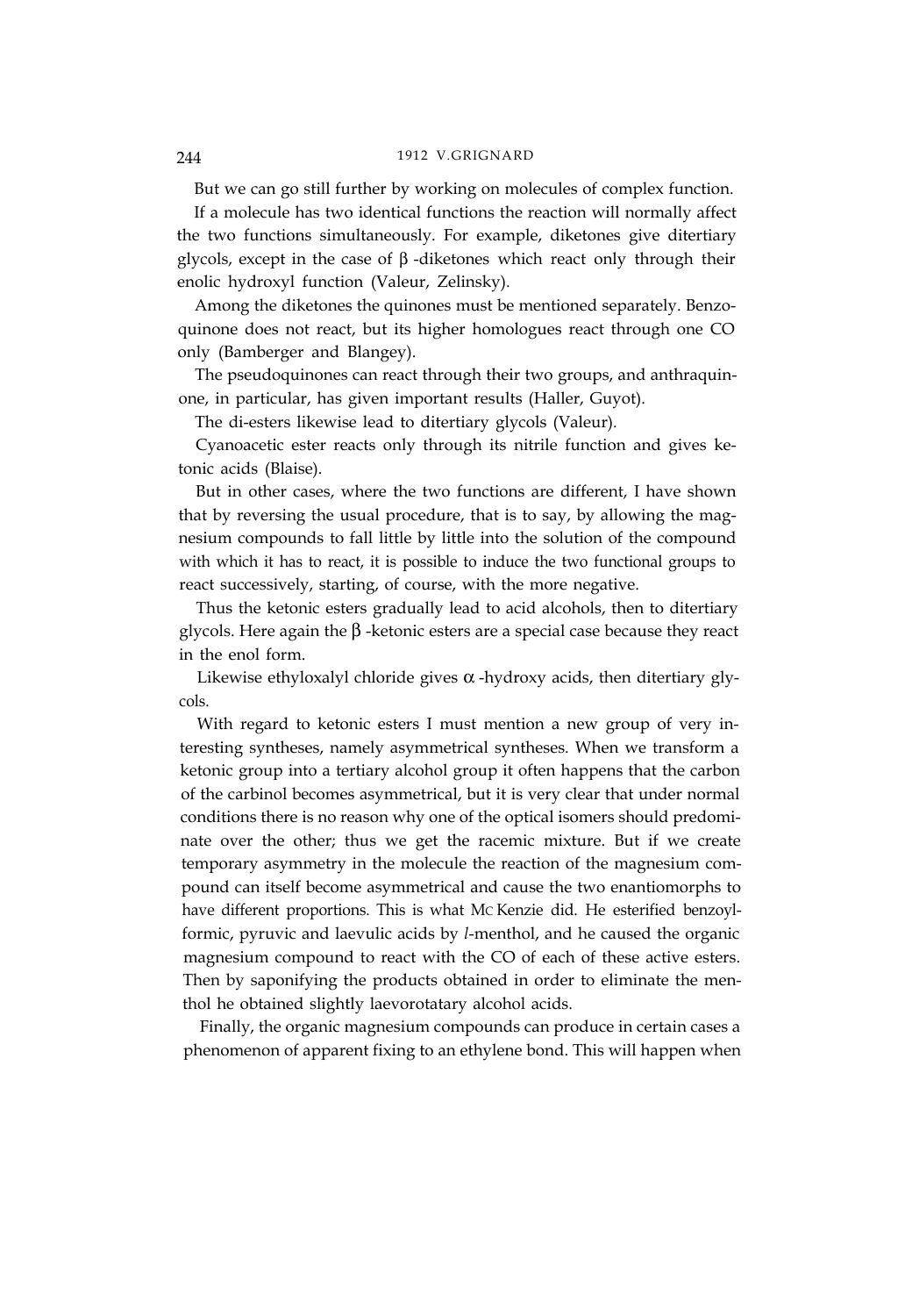the double bond is near a functional group with a multiple bond, in position α−β, called a "conjugated position".

I observed this phenomenon for the first time in the case of ethylideneacetylacetic ester and it has since been met with by several chemists (Hailer and Bauer, Blaise and M. Courtot, etc), but the main systematic study of it was made by Kohler and his pupils. Kohler's experiments clearly demonstrated the mode of fixing which I had assumed in the case of ethylideneacetylacetic ester: the magnesium compound is never added to the ethylenic double bond but to the two extreme atoms of the conjugated system, i.e. at 1-4. For instance, under suitable conditions, with benzylidene-acetone, we get:



And the final result is the same as if the magnesium compound had become fixed to the ethylene bond without involving the CO.

At the same time, the normal reaction with the CO takes place. These two reactions are independent and can occur in very variable proportions depending on the working conditions, the nature of the unsaturated compound and the nature of the magnesium compound.

To complete this survey of the most important reactions I must also mention the substitution reactions produced by the metallic or metalloidal derivatives, and in particular the halogen derivatives. A large number of organometalloidal and organometallic compounds have been prepared in this way.

Of all this research I shall mention only, in the first group, that with the halogen derivatives of silicon (Dilthey, Kipping) and with orthosilicic ester (Khotinsky and Seregenkoff), which has made a substantial contribution to organic silicon chemistry.

In the second group, among the organometallic compounds, we must mention in particular the mixed organic zinc compounds which Blaise obtained by the action of anhydrous zinc chloride:

$$
RMgX + ZnCl_2 \rightarrow RZnCl + MgXCI
$$